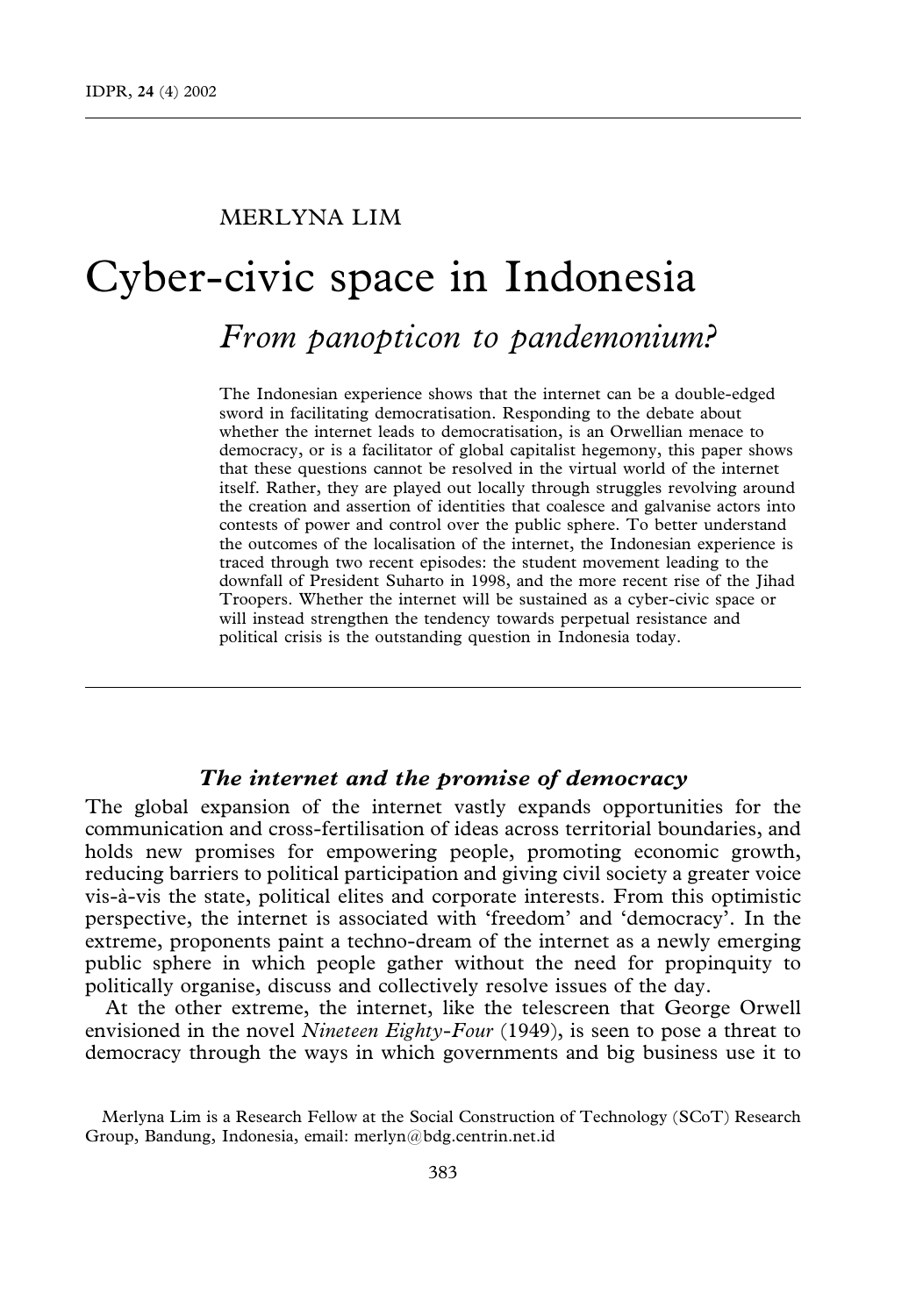manipulate users and create identities with the state and consumer products. Graham (2000)—whose term 'premium networked space' includes transport, telecommunications and other infrastructures customised to the needs of powerful users and their spaces—also casts the internet as an apparatus that tends to increase the gap between the powerful and the powerless. Still others see violent 'communes of resistance' rising from within and threatening the very existence of civil society, as they appropriate cyber-technology and its informational flows to organise aggressive responses to the perceived injustices of global capitalist hegemony (Castells, 1997).

The question of whether the internet is the creator or killer of civil society and democracy has no unequivocal resolution in the abstract. Rather, answers will emerge from historical experiences in specific local contexts. When the internet comes to a country such as Indonesia, localisation processes occur that transform its electronic signals into potent social meanings that then interact with local power constellations to reshape the political landscape.

The discussion here focuses on the civic space dimension of the internet by sketching a framework for exploring its spatial-sociotechnological transformation in the context of the rise of civil society in Indonesia. Two historical episodes are used: the May 1998 student movement, and the subsequent emergence of the Jihad Troopers. In the first instance, in the mid-1990s nongovernmental internet providers began to create a new kind of civic space—a cyber-civic space—which appeared to allow Indonesian people to participate actively for the first time in the public sphere of political decision making. Yet, as the second case illustrates, the internet also allows other, less civil elements of society to rise and destabilise both civil society and the nation-state.

## Civil society, civic spaces and identity

The localisation of the internet in much of the contemporary world has three important dynamics: the rise of civil society and the push for political reform, the creation of physical and cyber-civic spaces for the practices of civil society, and the formation of and struggles over identity. Concerning the first, although the concept of civil society has been developed from the earlier writings of Locke (1690) and Hegel (1967), the use here emphasises de Tocqueville's (1969) idea of voluntary association and Gramsci's (1971) separation of civil society from both the state and economy in the public realm. As argued by Friedmann (1998), the key to the existence of civil society is its degree of autonomy from the state and the corporate economy. Over the past few decades, the rise of civil society has become a singularly prominent political phenomenon as people around the world, including Indonesia, have joined movements to gain autonomy from oppressive states through democratic reforms (Douglass and Friedmann, 1998). Although globalisation plays a key role in the broader political economy of the rise of civil society through, for example, access to information beyond the nation-state, the struggles in the rise of civil society are highly differentiated through varied historical processes in the development of localised sociopolitical institutions.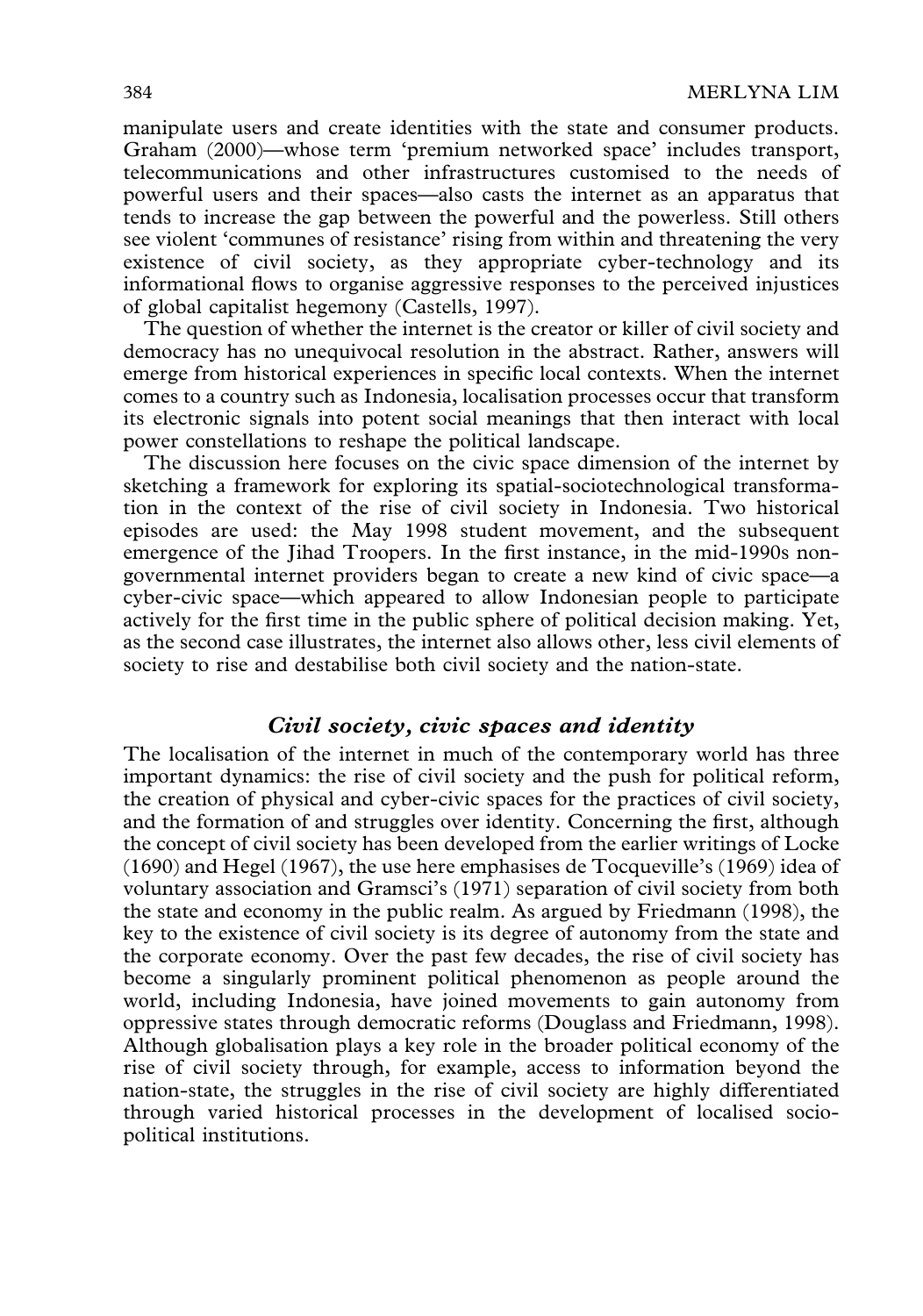#### CYBER-CIVIC SPACE IN INDONESIA 385

Despite such positive trends, however, authoritarian regimes continue successfully to resist civil society movements in many parts of the world. Equally daunting is the appearance of sectarian organisations from within civil society that seek to dominate or even eliminate non-believers or perceived 'outsiders'. In addition, one must consider the erosion of both state and civil society organisations by the influence on political, economic and social life of non-democratic institutions such as the World Trade Organization, which make decisions on global–local relations in favour of global corporate interests.

Whatever the outcome, the rise of civil society relies upon a second but often neglected facet of localisation: the creation of civic spaces. The term 'civic space' is used here instead of 'public space' to clarify the need for spaces in which civil society can engage in its daily practices of voluntary association. When seen from a political perspective, the availability of civic spaces is a basic requirement for democratic practices in any society (Douglass et al., 2002). Following on from the insights of Lefebvre (1991) and Foucault (1979), rather than being simply a pre-existing given or a backdrop for social action, the production of space particularly civic space—is an active dimension of social life and change. In this context, the internet can be seen as a potential civic space in which civil society can flourish independently from the state and the corporate economy, and can also engage in political action.

Society–technology–space relations revolve around a third dynamic: identity formation. Creating identities is a universal human experience and a fundamental source of meaning and social power. Collective identity formation—identities shared among individuals—is a primary driving force in contemporary world history (Castells, 1997). Identities are the sources of resistance to globalisation and the rise of network society, which in the current era is manifested by the spread of information technologies, in particular the internet. According to Castells (1997, 8), collective identities take three principal forms:

- legitimising identities created by dominant institutions in society—notably political regimes in control of the state apparatus and their followers—to extend and rationalise their rule;
- *resistance identities* generated by those who are being devalued and/or stigmatised by the logic of domination; and
- *project identities* that go beyond resistance to attempt actively to redefine positions in society and, in so doing, transform relations of power in the prevailing social structure.

Resistance identities play a critical role in fostering the rise of civil society in the face of oppressive states and the hegemonic tendencies of global corporate capitalism. These identities become the moral fabric that unites people into communities of 'collective resistance against otherwise unbearable oppression' (Castells, 1997, 9). They can also develop into projects that seek to change the course of history by overthrowing existing regimes or creating alternative communes at the margins of society and territorial spaces.

Although it often arises from resistance identities, the sustenance of civil society ultimately requires the regulatory powers of the state. In this sense,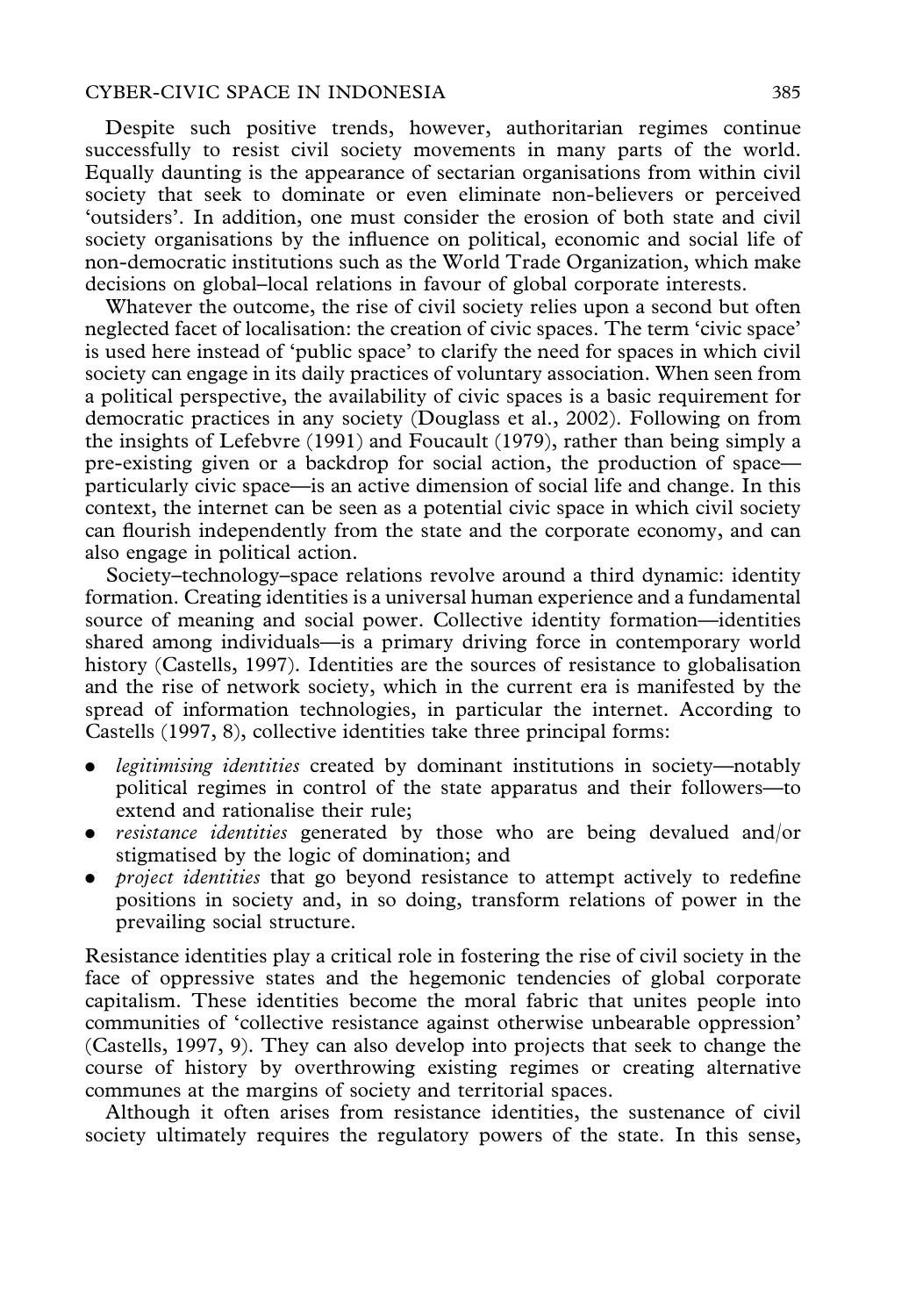resistance or project identities must transform into identities that legitimise the new status quo, bringing together deeply rooted apparatuses that prolong the routines of state–civil society relations. In the Indonesian case, the internet played a crucial role in creating resistance identities that galvanised civil society to overthrow the government of President Suharto. In the aftermath, however, continued resistance has created identity projects that are not necessarily leading to a new period of national legitimisation, but are instead threatening the vitality of civil society and the state.

## Suharto's panopticon: capturing civic spaces by the state

Suharto, whose reign of power as the 'New Order' President of Indonesia lasted from 1966 to 1998, built a 'panopticon' of constant surveillance over the national territorial space. Originally proposed by Jeremy Bentham (a British philosopher) in 1843, the panopticon—literally 'all-seeing place'—was a prison constructed from a circular array of cells. Each cell had a small window in the back that illuminated prisoners from behind, allowing guards to view them continuously from an observation tower in the centre. The tower had special shutters to prevent the prisoners from seeing the guard, meaning that the panopticon was designed to allow the one-way observation of every prisoner. Each prisoner would constrain his own behaviour in the knowledge that a guard *might* be observing his every action, regardless of whether anyone was actually watching at all (Fig. 1).

Foucault (1979), in his book Discipline and Punish, drew on this idea of controlling space, and used the panopticon as a metaphor for the oppression of the individual by the state in modern society. Foucault observed that control no longer required physical domination, but could be achieved by isolation and the constant possibility of surveillance.<sup>1</sup> By constructing a national system of surveillance the state can see without being seen, exponentially expanding its control through the fear of its presence, which is greater than its actual physical capacity to enforce its rule. Such was the case in Indonesia.

President Suharto sought to create such a panopticon of surveillance and fear through written, verbal and hidden rules that controlled physical spaces as well as mental spaces. Wherever people went, and whatever they thought, they could not escape the eyes of the state. Although many public parks, civic centres, plazas and city squares were created by Suharto's government, they were all created for the purpose of encouraging activities that symbolically supported the regime. The uses of these spaces were restricted to state-approved functions. By staging events in these spaces to extol the New Order government as the primary source of Indonesian identity and progress, potential civic spaces were used to manipulate and control the people.

Suharto's success in creating these identities was manifested in the general lack of awareness among people that they were being controlled or manipulated.

1 He wrote that in modern society our spaces are organised 'like so many cages, so many theatres, in which each actor is alone, perfectly individualised and constantly visible' (Foucault, 1979, 200).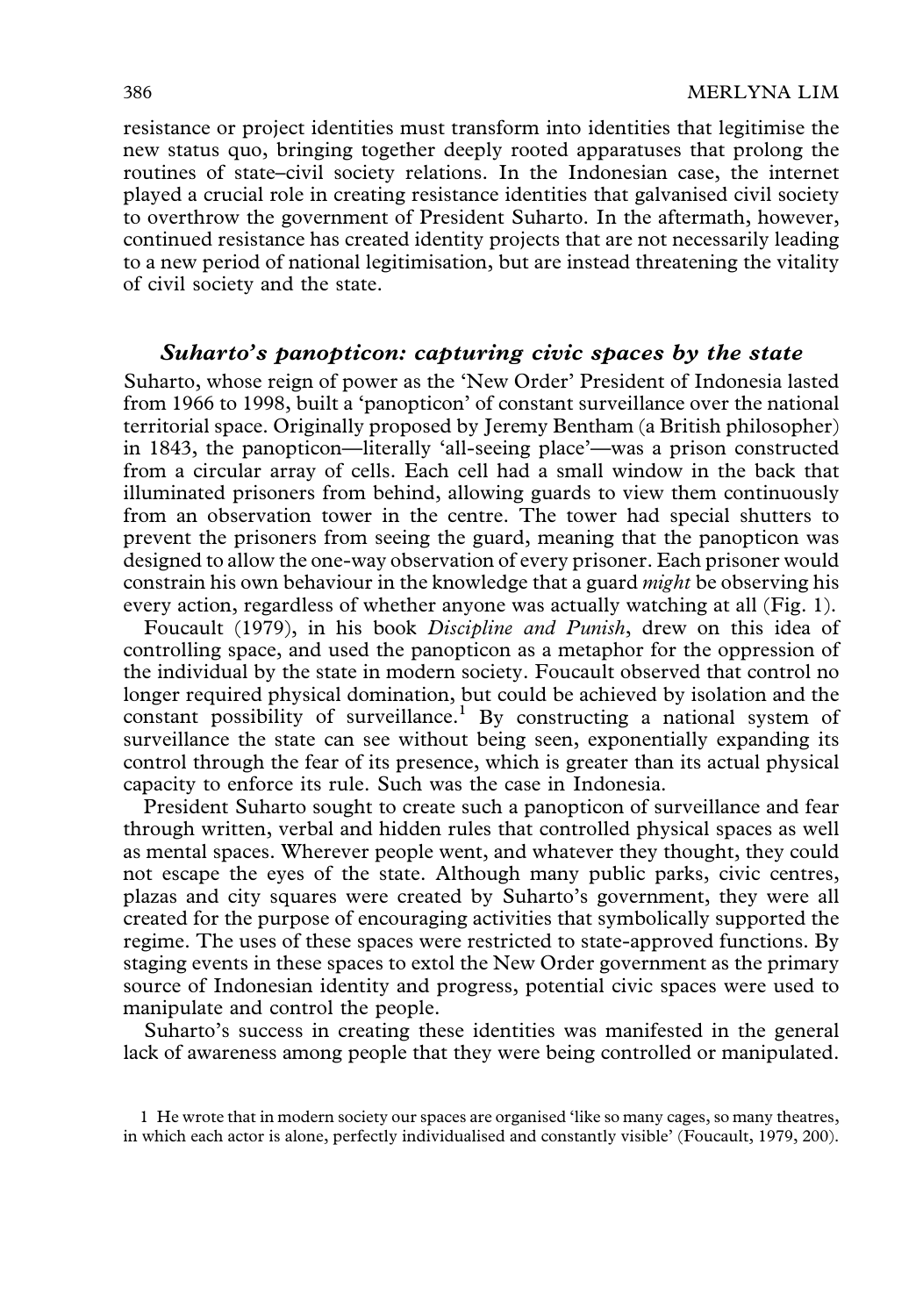

Fig. 1 Diagram of panopticon Source: Bentham, 1843, plate 2

For more than three decades, people believed that the plazas, squares and parks were venues for national ceremonies (e.g., the flag ceremony on Monday mornings) or for regimented national physical exercises—senam kesegaran jasmani—on Friday mornings and mass jogging on Sunday mornings. Those engaged in the exercise programmes would wear athletic uniforms—not unlike prisoners in an exercise yard—as symbolic evidence of their loyalty to the nation and the ruling regime, and their participation was a way of thanking the state for delivering economic progress and for its generosity. The government used these activities to create the illusion that it really took care of its people by providing such spaces.

## THE 'AUTHORISED PARTY'

For more than 30 years, the government was able to legitimise itself through such identity promotion in public spaces. No spaces were 'civic' in the sense of being available to civil society at arm's length from the state. All activities in all kinds of spaces—private as well as public—had to be known about and permitted by the state. Social occasions, religious meetings, sporting events and cultural and artistic events, let alone political debates, all required stamped letters stating that the activity was permitted by the 'authorised party' (pihak yang berwajib). The government did not specifically identify this party or person. Like the invisible guard at the panopticon, the 'authorised party' could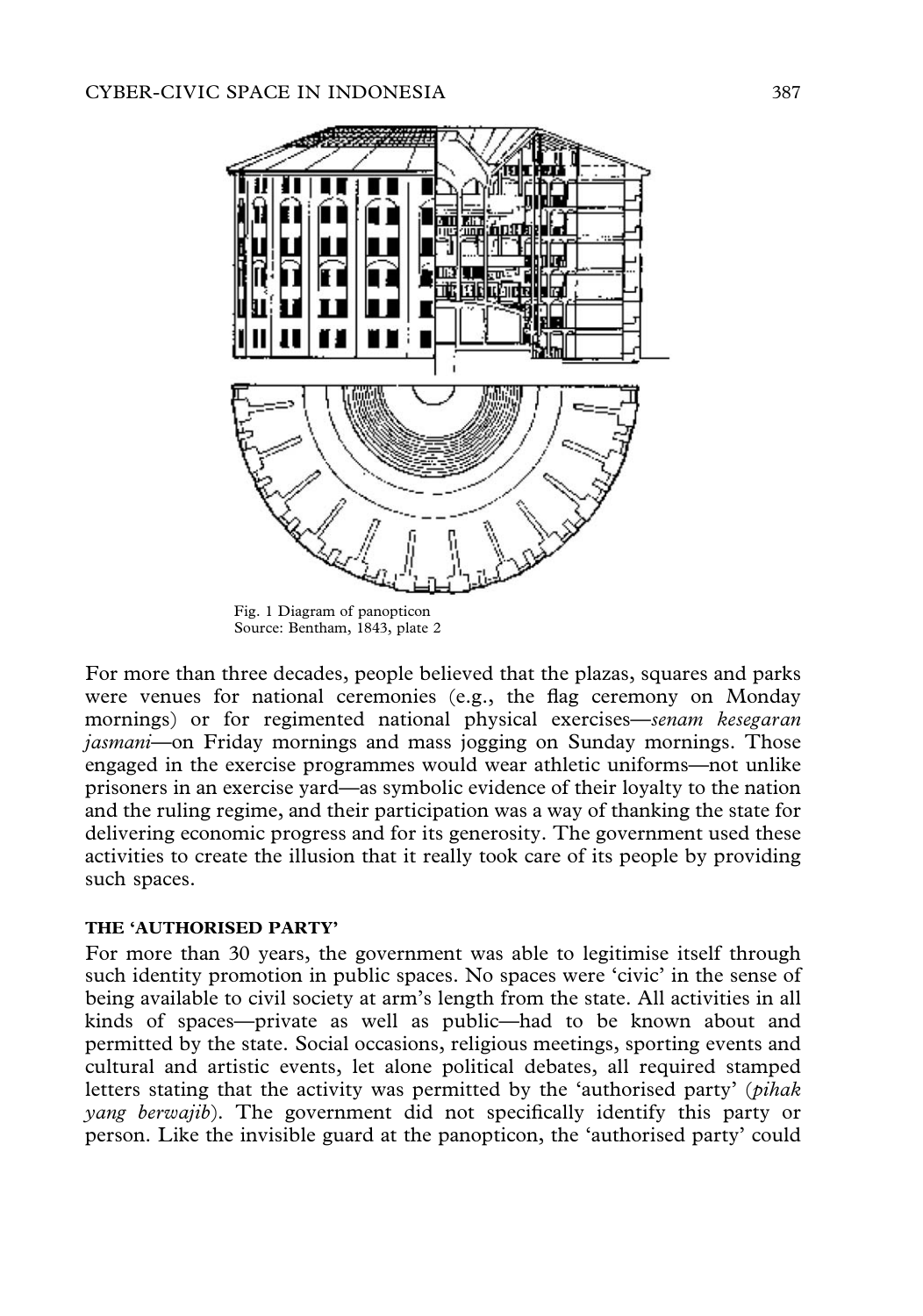

Fig. 2 '1 x 24 jam tamu wajib lapor' Source: author's photo

be anywhere at any time, thus making people engage in self-censorship and selfdiscipline with the knowledge that the 'ghost of Suharto' just might be observing their actions.

A particularly ominous use of the term appeared on small signs in every neighbourhood, street and alley, which bore the phrase 'All guests who stay more than 24 hours should be reported' (to the authorised party) (*Tamu 1 x 24*  $jam \t{wa}$ jib lapor) (Fig. 2). This plain sign was much more powerful that it appears to be. Much simpler and cheaper than the surveillance cameras used by many Western governments, it successfully controlled people without any overt appearance of control. Although people might not always have actually reported their guests—especially since it was not clear to whom they should be reported they accepted the idea that their government had the right to ask them to do so, and that it was the right thing to do. They were also encouraged to feel suspicious of 'strangers' in their neighbourhood.

Far above these small neighbourhood signs soared an even more powerful aspect of the New Order panopticon. This was the Palapa<sup>2</sup> communications satellite (Fig. 3), images of which were used from elementary school upwards

<sup>2</sup> Palapa, a name signifying national unity, was chosen by Suharto in July 1975. It symbolises the fulfilment of a vow for unity first expressed by Gajah Mada, a revered national hero of the fourteenth century who served as Prime Minister of the Majapahit kingdom. He had vowed not to partake of Palapa, a national delicacy, until the goal of national unity was achieved.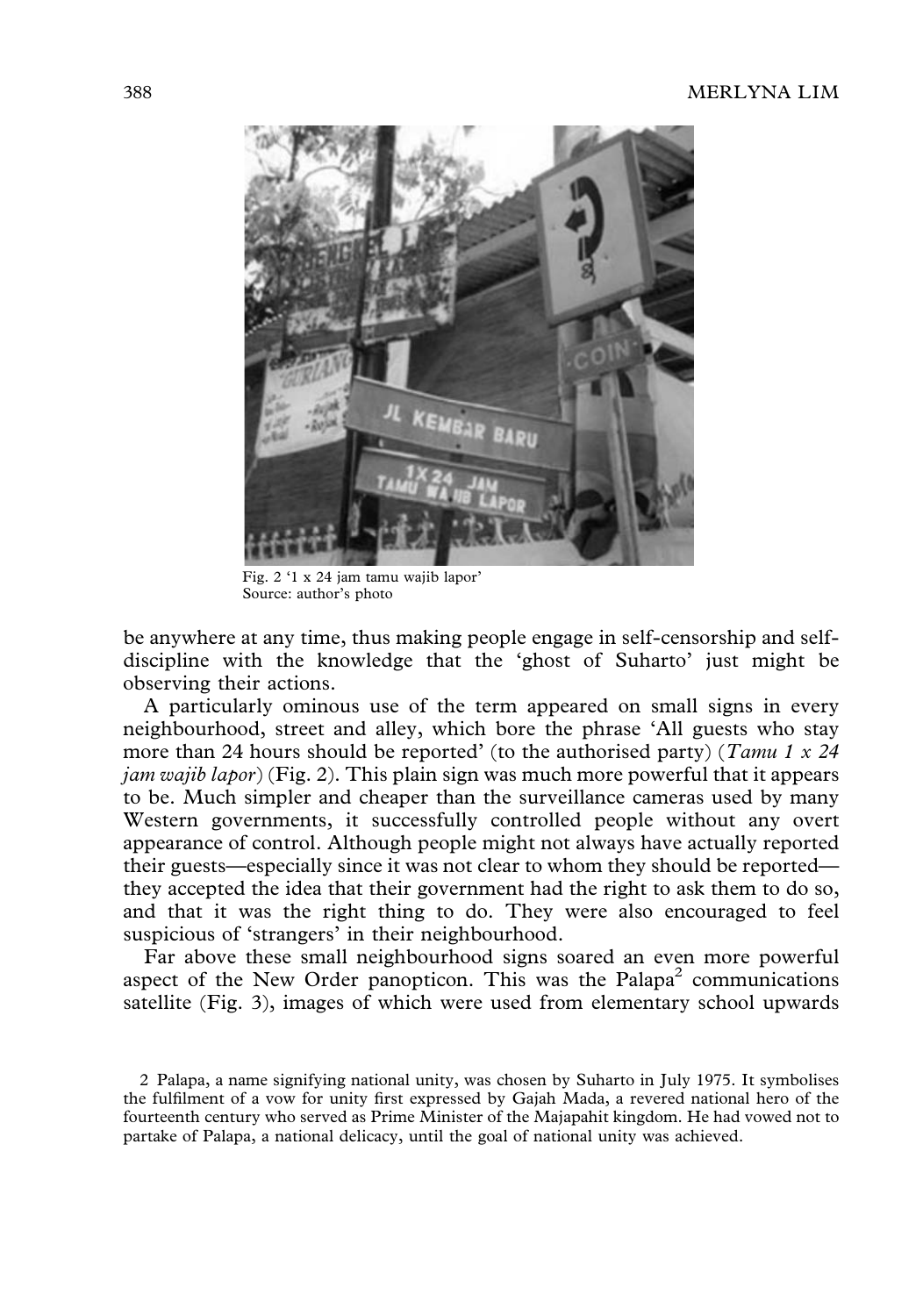

Fig. 3 The Palapa satellite 'unifies' Indonesia Source: Indonesian Telecom archive, as cited in Telkom, 1996, 204–05

(mainly in the 1977 and 1984 curriculums) to symbolise the unification of Indonesia under the all-seeing eye. When Suharto pushed the button to launch this satellite in July 1976, he declared a day of national unity and made an explicit parallel between the satellite and himself as the unifier of the 13,677 Indonesian islands.

Followed by the Televisi Masuk Desa programme (government-controlled national television), Palapa was much more than just a prestigious piece of technology. It was a provocative symbol of national identity and cultural integration, which

allowed the government to more emphatically reach and mark the perimeters of national culture space, to link the boundaries of the far-flung archipelago to the centre and to each other, enabling Indonesians throughout the nation to more effectively 'imagine their community'. (Kitley, 1994, 104)

By filling the minds of people with the image of unification, the state had actually been 'panopticonising' society by identifying the image of a satellite with surveillance capabilities with nationhood and national identity.

Another key element of the panopticon apparatus of the New Order, which is still applied today, is the *rukun tetangga*  $(RT)$  system. This system was taken directly from the Japanese method of getting people to spy on their neighbours, which was introduced to Indonesia during the Japanese occupation in the Second World War. The state appoints a *ketua RT* (leader) for every neighbourhood block, a ketua RW (rukun warga) to oversee several RTs, a lurah (chair of village) for several RWs, and so on up to the top level. Within this system, no one can say where the state stops because it is composed of layered organisations that are not officially of the state, but nonetheless report to the state—right down to the neighbourhood block level.

Like the guards watching the prisoners in the panopticon, Suharto's New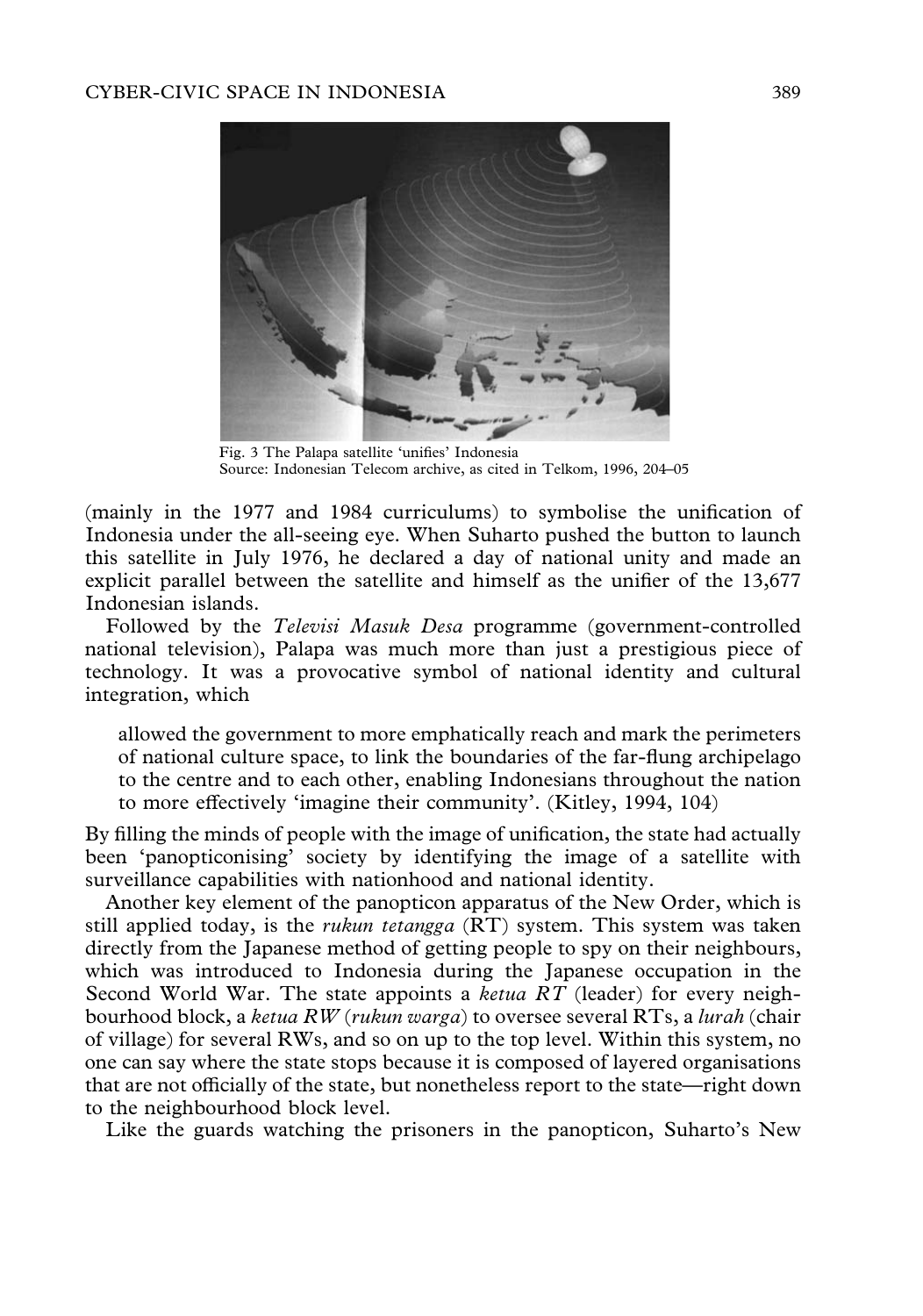Order regime could effectively control society's spaces through its 'authorised parties', its 'Tamu 1 x 24 jam wajib lapor' signs, its use of Palapa as a symbol, and the RT system. In doing so, it provided no real civic spaces at all. This led to a suffocation of civil society, which was furthered by direct action against potential sources of mobilised dissent.

### CONTAINING ISLAM AND THE UNIVERSITIES

In authoritarian states, there are generally just two major social movements for political reform that can be sustained. One is religion, especially a dominant national religion which a state does not dare try to destroy; the other is based in universities, where disaffected intellectuals gather and radicals find sanctuary (Douglass et al., 2002). As had his predecessor, President Sukarno, President Suharto viewed Islam as a principal source of identity projects that could effectively challenge his rule, and much of the political effort of the New Order was aimed at containing Islam and capturing its identity for state purposes. Following the practices of Sukarno, Suharto maintained the Ministry of Religious Affairs to control Islam by creating an allegedly 'modern, tolerant and apolitical' Indonesian Islam. This was achieved by publishing Islamic da'wah (educational and legal literature) acceptable to the state, governing the development of Islamic discourse, and establishing quasi-Islamic legal institutions, which were based on the state Pancasila ideology of unity with diversity (not Islamic sharia law). The Ministry of Religious Affairs also published an official translation and commentary on the Qur'an and watched over the nonofficial ones. Another form of marginalisation involved forcing Muslim parties to unite under one party, Partai Persatuan Pembangunan (PPP), which for decades supported the rule of Suharto.

Universities, especially the main national public universities such as the University of Indonesia (UI) and the Institute of Technology Bandung (ITB), had been major sources of political movements in Indonesia since the Dutch colonial days. To pre-emptively quash such activities, Suharto began strategically to diminish the ability of students to gather for political purposes by filling university leadership positions with his personnel, and redesigning spaces through campus renovation projects. By placing the faculties at UI far apart from one another, so that it was almost impossible to walk from one faculty to other, the potential for crowds of students and faculty staff to gather together was effectively dissipated. In ITB, the old student centres where student activists had gathered to talk were torn down and never rebuilt. Meanwhile, by enforcing periodic police and military sweeps of protestors on campus, the state claimed the right to control campus spaces at will. The disappearance of civic spaces in universities directly diminished the political engagement of universities in national politics.

In sum, through its control of potential civic spaces, the state orchestrated the production and manipulation of images, symbols and ideas. Nominal civic spaces were captured and transformed into a state theatre of choreographed identity formation. Through its propaganda, the state tried to build and sustain what Castells calls a 'legitimising identity', which was needed in order for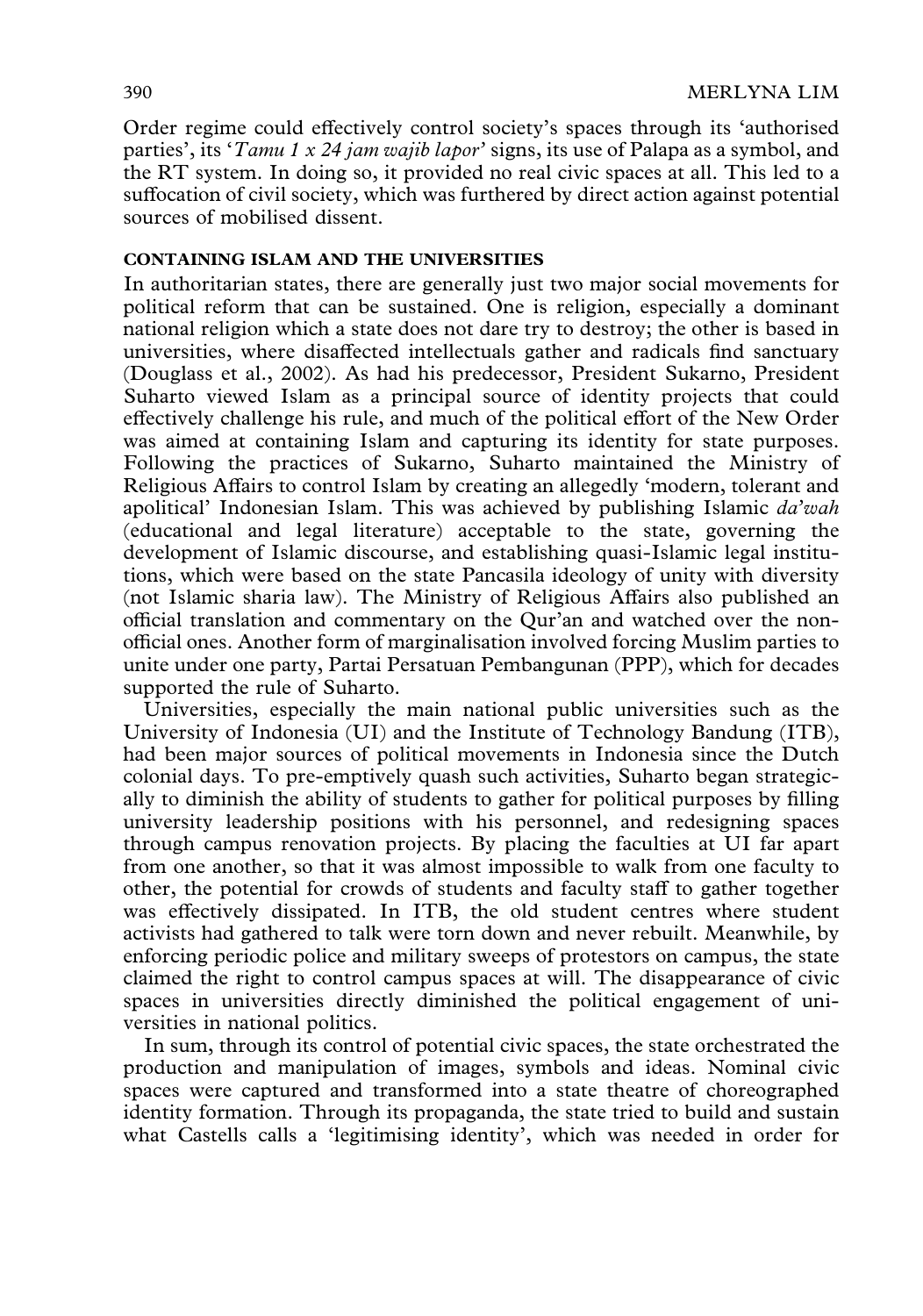Suharto to remain in power over a vast archipelago of great diversity and potential opposition to the regime's hegemonic designs.

## The dawn of the internet era: breaking down the walls of the panopticon

For more than three decades, the Suharto regime enjoyed near-absolute control over society's physical, media and information/communications spaces. The internet was highly instrumental in ending this era (Marcus, 1998; Hill and Sen, 2000). The internet represents a revolutionary change in space–time relations. The technologies of cyberspace transcend Euclidean notions of space by using space–time relations in a way that severely reduces the effects of borders, and defies simple linearity in communications pathways (Derrida, 1974). In seeming to annihilate space with time, cyber-technology allows communications through the internet to appear instantaneously upon demand at multiple points in an ever-shifting network of connectivity. In contrast to the printed word or even television and radio, the internet radically expands the reach of communications, and, in so doing, allows for the appearance of vast, previously unimaginable cyber-terrains where ordinary people can exchange ideas and construct shared identities.

The internet's revolutionary technology also contains the potential for users to bypass, finesse and otherwise resist attempts by the state to control its uses. The potential for massive increases in information, points of connectivity and the spatial scope of communications adds to the difficulty facing any government or regulatory body that wants to monitor and control its content. Such limitations on state surveillance and censorship mean that spaces can be created to give substantial autonomy to people, not only in terms of sharing information but forming collective associations, creating identities of resistance and creating identity projects that seek fundamental political change. In other words, the technology allows for the creation of what can be termed cyber-civic spaces that facilitate the rise of civil society in places such as Indonesia.

Yet, despite this potential, cyberspace is less 'virtual' or open to the world than it appears to be. First, its use requires physical technology. This technology is not ubiquitous, and on a global scale it is, in fact, still rare. It also requires other types of physical infrastructure, ranging from satellites, telephones and cable networks to internet cafes that shelter the hardware and provide space for users. In addition, these system elements must be managed by real people at real geographical sites. On a global scale, the networks of wired cities that are centres of local control, management and access to the internet are the spatial templates for cyberspace and, by extension, cyber-civic space. In this new geography, each node is still dependent upon the local production of space.

More specifically, the actualisation of cyberspace as a new form of civic space is contingent upon the changing ways in which the localisation of global cybernetworks occurs. In Indonesia, warnet—small commercial establishments equipped with several computers hooked up to the internet—provide a clear example of how civil society has been able to develop cyber-civic spaces within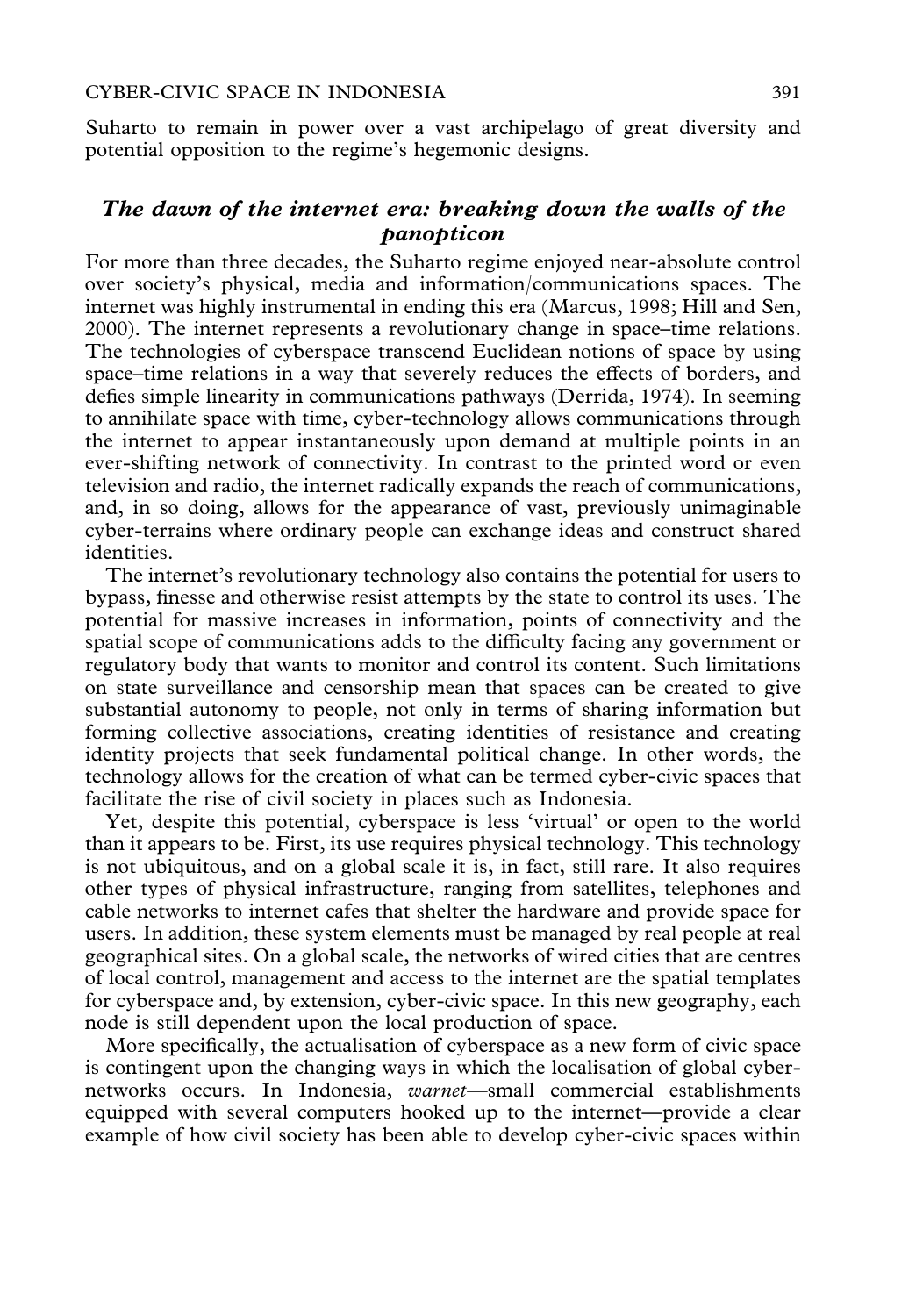the context of an authoritarian political regime. Since its birth in the mid-1990s, the warnet system has provided the major entry point for Indonesians, especially the younger generation, to cyberspace. Without the *warnet*, the internet would have remained beyond the economic and physical reach of most of those who now use it. Currently, approximately 60 per cent of internet users in Indonesia access it from the warnet.

Accessing the internet from the warnet, unlike connecting from home, an office or a public library, is a direct form of social engagement. The students and youngsters who sit in front of the *warnet* computers are not just surfing the web: they are also interacting with one another within the physical space of the warnet. While some choose to sit in a partitioned space for privacy, many others want to enjoy accessing the internet together with friends, and create group lounges within the *warnet* with several computers. For these users, physical space matters as much as cyberspace. Cyberspace reaches into the physical space of the warnet, with the users co-existing in both.

Since its birth, the warnet has been characterised as a free space. It was born independently of the state or major corporations. It was created by young people who bypassed the state-owned telecom company in order to connect to the internet. The identities of those who actually founded the *warnet* remain vague. It started to become very popular in 1996, when its young staff (Onno Purbo and friends), graduates and students of ITB—working within the Computer Network Research Group (CNRG, which was actually not formally within the structure of ITB)—built a company, Pointer, whose main task was to build as many warnet as possible in Bandung and Jakarta. They also popularised the concept of warnet by giving free seminars all over the country (Lim, 2001).

Like all good civic spaces, the *warnet* provides protection from both state intrusion and consumer identities while offering a way of meeting others and exchanging ideas and information, potentially linking thousands of social communities and organisations with one another. Many communities are created virtually but then become physical communities or even legal institutions. This interplay between the virtual and real physical space sometimes extends beyond the realm of chatting and emailing for friendship. Cyber-civic spaces can transform electronic messages into political action, as was the case in the late 1990s in Indonesia.

#### THE INTERNET AND THE RISE OF CIVIL SOCIETY IN INDONESIA

As the most pervasive provider of internet access in Indonesia, the warnet gained greater prominence in the late 1990s during the economic and political crisis that undermined the ability of both the state and the corporate economy to maintain their power over internet access. The late 1997 crisis that swept through Pacific Asia hit Indonesia politically and economically, causing the collapse of both the New Order regime and the nation's export economy. Many state-linked corporate internet service providers (ISPs) simply collapsed in 1997 due to the combined political and economic crisis, resulting in the failure of the state and its corporate cronies to monopolise the Indonesian internet. At the same time, the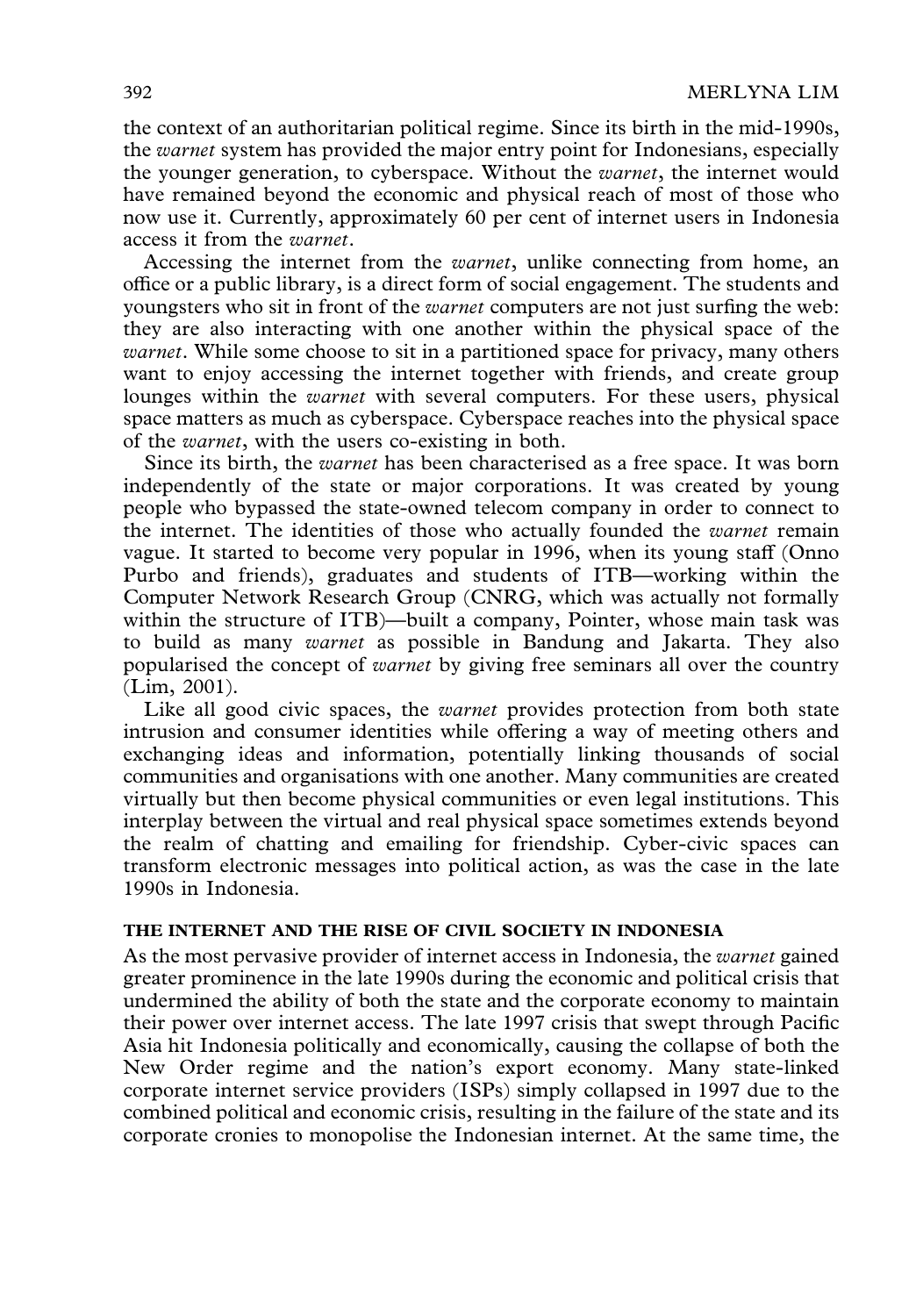state encountered an identity crisis as people lost their trust in the New Order. During this crisis, the warnet grew in Indonesia, especially in Java, and provided network points for the political activation of civil society via cyberspace.

The major contribution of the internet to Indonesian society during the crisis was that it provided spaces where people could mingle without the overt control of the state and, by extension, the vast business world linked to it. During the 1996–98 period, just before and during the peak of the crisis, cyberspace became the principal means by which people could discuss and criticise the New Order. Through the internet, people could gain and share information that had previously been controlled by the state and its infamous Ministry of Information, especially forbidden information about scandals (such as the massive wealth of Suharto's family, and his role in the 'G30S affair', an attempt to take over the government in 1965) and left-wing materials. For the first time, the Indonesian people finally had their own civic spaces, and the warnet became a favourite way of exploring them.

Unfettered access to information and the freedom to talk about many things from politics to sex—gave a feeling of excitement to the warnet all over Indonesia. Information about Suharto's family quickly became very popular. When people wanted to find a scapegoat, the Suharto family were the perfect choice. 'Apakabar', a mailing list created and moderated by a US citizen, John McDougal, became one of major sources of such information.<sup>3</sup> Another source of similar information was George Aditjondro, an Indonesian professor teaching at the University of Newcastle in Australia, who posted the results of his research into the corruption of Suharto's family and political cronies on many Indonesian mailing lists.

Because of the long-term absence of non-governmental sources of information in Indonesia, the ability of the internet to connect the global and local was crucial. The internet not only connected Indonesians at home with Indonesians abroad, but it also linked Indonesian society to broader global sources of information and to social movements (e.g. in China and Korea) that could inspire Indonesians to organise their own movements. The connectivity among Indonesian students and universities inside and outside Indonesia was vital to the rise of civil society. Several major internet mailing lists and websites that provided free spaces for political dialogue were created by Indonesian students and young people abroad (e.g. Pijar and the Voice of Democracy in Germany and ParokiNet in the USA). All of these triggered the emergence of collective identities of resistance to challenge effectively the legitimacy of the New Order regime.

## WHEN VIRTUAL REALMS MEET THE REAL WORLD: CREATING INSURGENT SPACES

The internet was crucial, but it was not the sole source of support for political reform (reformasi) in Indonesia. Megawati Sukarnoputri, the opposition leader, and her party, PDI Perjuangan (The Democratic People of Indonesia in

<sup>3</sup> Personal communication by email, 2001.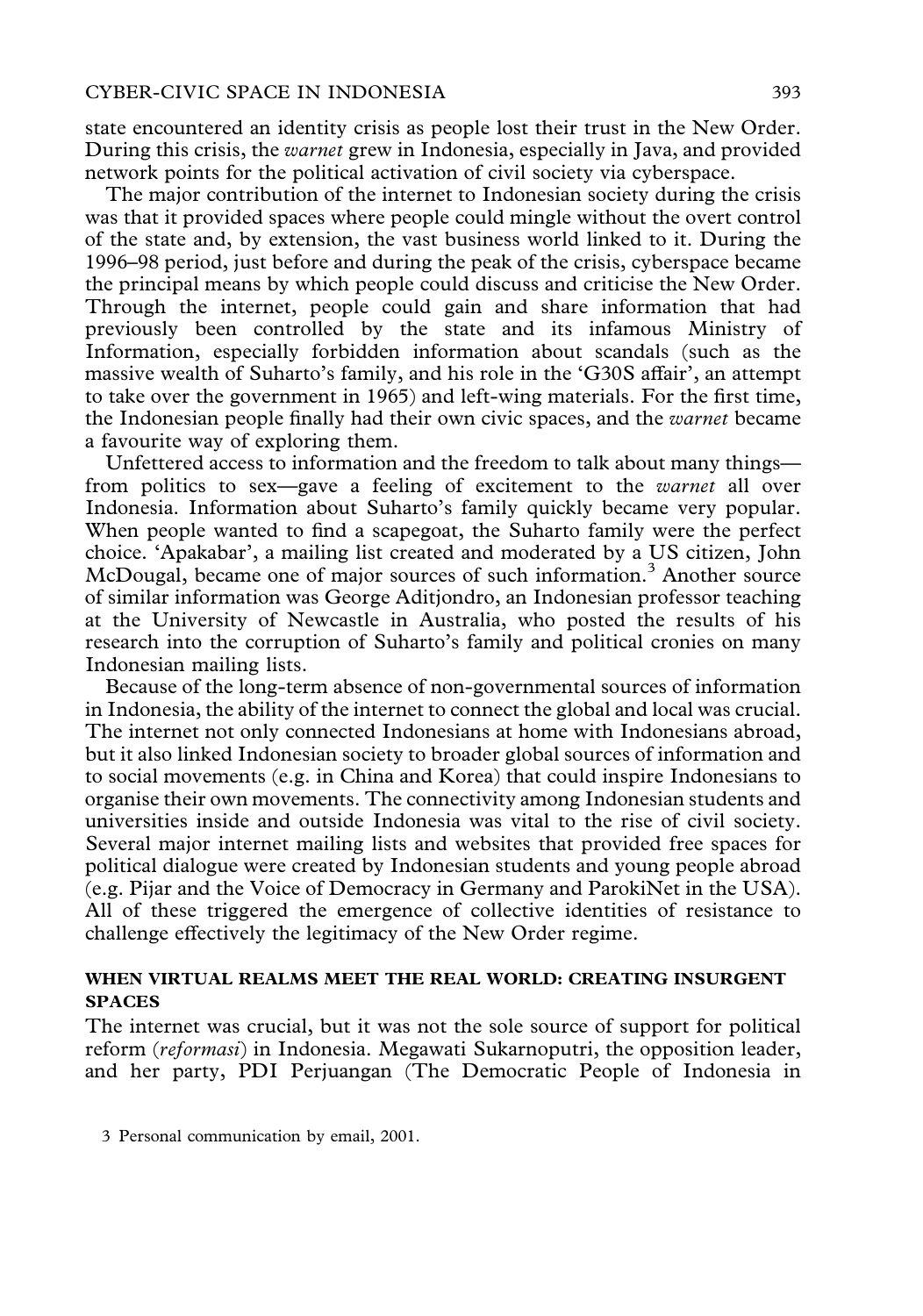Struggle), campaigned in cyberspace by launching a website, $4$  but she also had to go onto the streets to hold campaigns all over Indonesia to gain support. The Democratic People's Party (PRD), a small pro-labour and largely student-based party that had been the target of government crackdowns, still had to hold roadshows at universities to obtain votes from students in addition to its intensive online campaigns through Apakabar and other mailing lists.

Activists still had to make internet-based information available to a greater number of people by transforming it into printed forms. The journey of one piece of information is described in Figure 4. In order to reach the masses, information from the internet was transformed into printed flyers and information sheets, which were then given away or sold by newspaper sellers in the streets. For example, CNN was one of the major sources of information that had previously been unavailable in Indonesia. If one student surfed the internet from a warnet and read a piece of information on CNN online, he or she would feel obliged to share it with more people. He/she would print out the information and fax one copy to a friend, take another copy to his/her family, and give further copies to a newspaper seller. The friend and family members might also disseminate the information in a similar way, multiplying it exponentially throughout major cities in Indonesia. At the same time, the newspaper seller might make more copies and sell them on the street. In Bandung, a one-page summary of Suharto's wealth was sold for just 1,000 rupiah, the hourly wage of an unskilled worker at that time. The newspaper seller might also sell it to his colleagues, who would also sell it, rapidly disseminating the information to a vast audience.



Fig. 4 The scheme of information flow (from physical space to cyberspace to insurgent space)

4 http://www.megaforpresident.org/ (checked July 2002).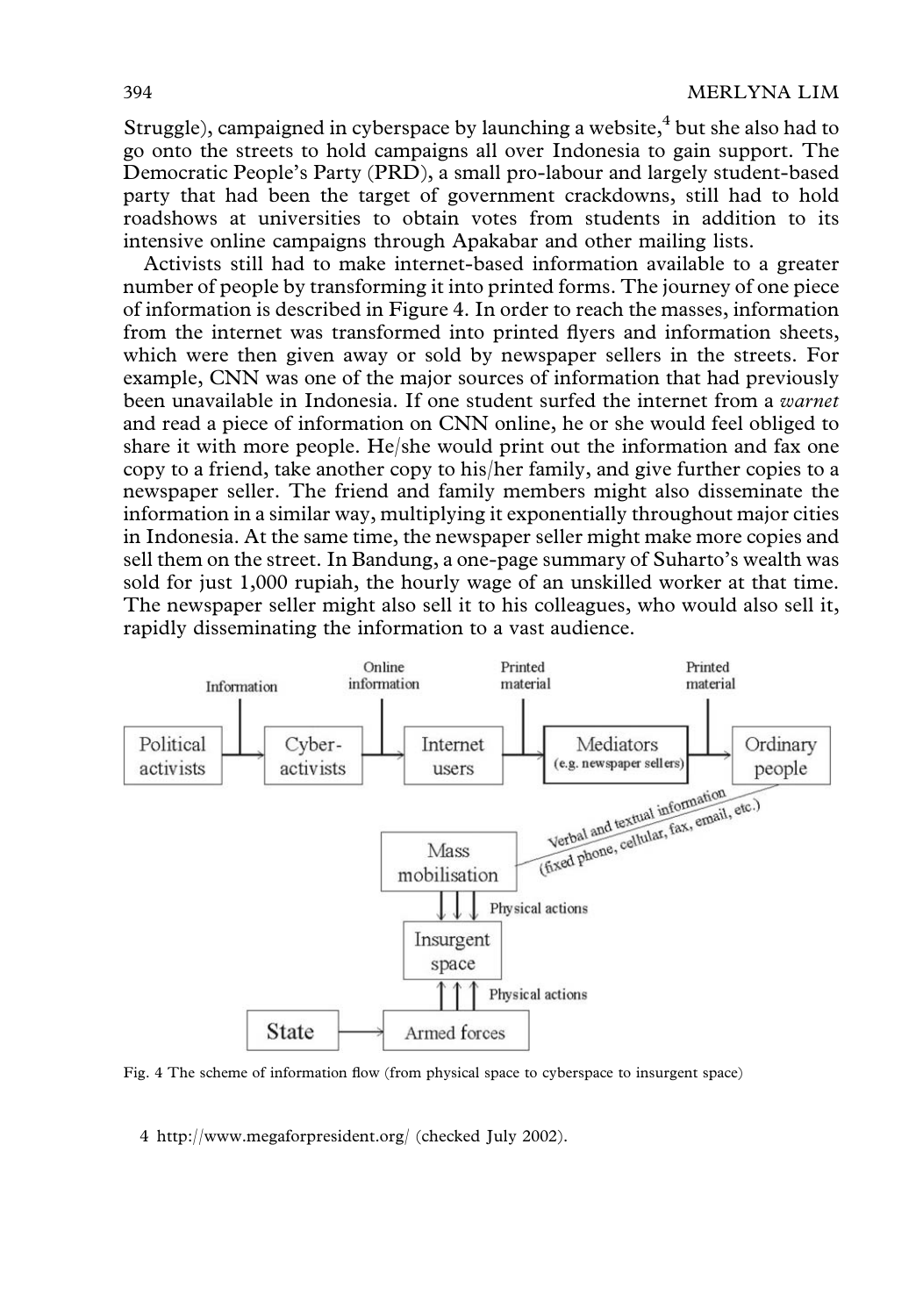#### CYBER-CIVIC SPACE IN INDONESIA 395

Empowered by new information and a sense of collective opposition, people turned from resistance to finding the right way to confront the state and bring down Suharto and his New Order. Using different communication technologies that were not overtly controlled by the government—telephones, faxes, cellular phones and email—students and others persuaded people to move onto the streets and occupy parks, plazas and governmental buildings. The peak moment came in May 1998, when thousands of demonstrators representing manifold civil society groups occupied the parliament building in Jakarta, demanding the abdication of Suharto. Other spaces that had never had a civic function before were turned into insurgent spaces: examples include the Hotel Indonesia roundabout (Bundaran HI) and the National Monument (Tugu Monas).

This story shows how the internet has been vital to political reform in Indonesia. Its flow of information helped to galvanise the energies of civil society, enabling it to confront the state and create insurgent spaces (Douglass et al., 2002). Cyberspace requires physical civic space in order to mobilise people. From cyberspace to the warnet and the streets of Indonesian cities, the overthrow of Suharto succeeded not in virtual space, but through actual political activities in appropriated civic spaces.

## Cyber-civic space and communes of resistance

Just as it can support civil society in the accomplishment of a historical political revolution, the internet can assist another aspect of contemporary network society—communal resistance—which opposes not just the state, but also other segments of civil society that do not share the same beliefs. The Jihad Troopers is one example. Its story shows how a project identity can be constructed not on the basis of a multicultural civil society, but as a continuation of communal resistance to a secular society and state (Castells, 1997, 11).

Religious identities are among the strongest and most important sources of identity construction in the network society (Castells, 1997, 12). For Muslims in Indonesia, connectivity to the global network also means connectivity to global Islam. Islamic societies in Iran, Egypt and elsewhere become closer and more real through the information and graphic representations available in cyberspace, and the rise of Islamic fundamentalism in the Middle East has made a very significant impression on Islamic society in Indonesia. Global Islamic fundamentalism began to flourish as Indonesia entered a period of political and economical uncertainty, presenting a ripe situation for Islamic fundamentalism. Inter-regional conflict and separatist movements in several places in Indonesia provided further opportunities for fundamentalism, reinforcing the disintegration of political structures in Indonesia. As noted above, Islam had been marginalised for decades. The fall of Suharto provided an unprecedented opportunity for Islamic communities to rise up and step into the political field.

#### JIHAD TROOPERS

The 'jihad' movement is one of the strongest and most radical forms of Islamic fundamentalism. A group led by Ja'far Umar Thalib—a veteran of the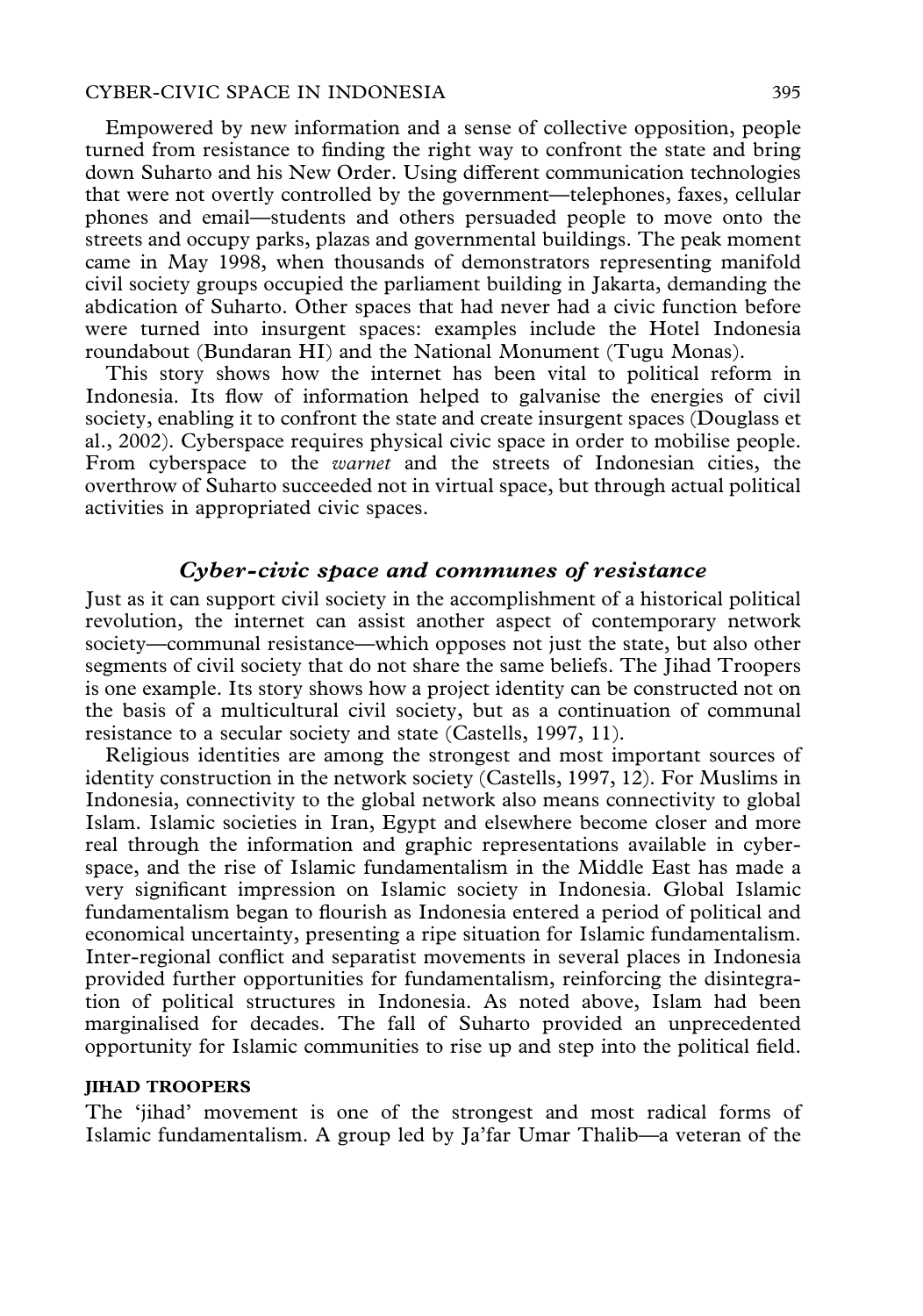Soviet–Afghanistan war, who met Osama bin Laden in Pakistan in 1987—is currently the most prominent faction of this movement. Called Laskar Jihad (LJ) (Jihad Troopers), in a relatively short period of time it has become one of the strongest Islamic communities in Indonesia. The original organisation,  $FKAWJ$ ,<sup>5</sup> was founded in 1999 and introduced LJ to the world in April 2000, when its members (along with other Muslim groups) held a rally in Jakarta calling for a jihad in the Moluccan (Spice) Islands, where large Christian communities lived. Around 5,000 young people, some armed with swords and daggers and dressed in white robes and turbans, congregated at a sports stadium to mark the Islamic New Year (BBC News, 2000). The leader told the crowds that 10,000 youths were ready to fight a jihad against Christians in the Moluccas. In the following months, 2,000–3,000 LJ members travelled to the Moluccas to fight alongside local Muslims, who were locked in a cycle of communal violence of burning and killing with the region's Christian population.

### The cyber-holy warrior

While ultra-conservative in its ideology, LJ is ultra-modern in its use of technologies. The group launched Laskar Jihad Online<sup>6</sup> (LJO) in June 2000, and this has subsequently been the major vehicle in maintaining and developing the group's presence. Well designed and regularly updated (with support from some information technology experts), LJO shows that the website of a fundamentalist group can be professionally maintained. This is not just a religious fundamentalist group: this is Laskar Jihad, computer-savvy young men using web skills for recruitment and funding.

The old version of  $LJO<sup>7</sup>$  was bilingual (in Indonesian and English), while the new version, which was launched on 13 May 2002, is only in Indonesian. In both versions, a daily updated news page is combined with citations from the Qur'an. The website provides information about LJ, its leader and the debate behind the movement. It offers all kinds of information—including news from the battlefield in the Moluccas—in textual, visual and audio forms. Mutilated bodies said to be Muslims massacred by Christians, burnt or damaged mosques, and graffiti on walls containing messages that insult Islam are shown to support the textual debate, which is full of heated rhetoric concerning resistance to Christianity, Judaism and US globalisation (one pictorial is entitled 'Die America'). The web pages seek not only to justify the movement; they also try to convince Muslims about the importance of jihad, and provoke the emotions of

5 Forum Komunikasi Ahlus Sunnah Jamaah Wal Jamaah. For background information on FKAJW and its leader, see Aditjondro, 2000; 2002; BBC News, 2002; Harsono, 2002; Laskar Jihad Online, 2000a; 2000b; and Noorhaidi, 2001.

6 http://www.laskarjihad.or.id. The website is registered at the Indonesia Network Information Centre under FKAJW, with Arif Rahman as webmaster, Andi Sugandi from CV Pajar Utama Sejahtera as a billing contact, and Abdusallam Sukarta from Indonesia Website Services as a technical contact.

7 http://www.laskarjihad.or.id/old.htm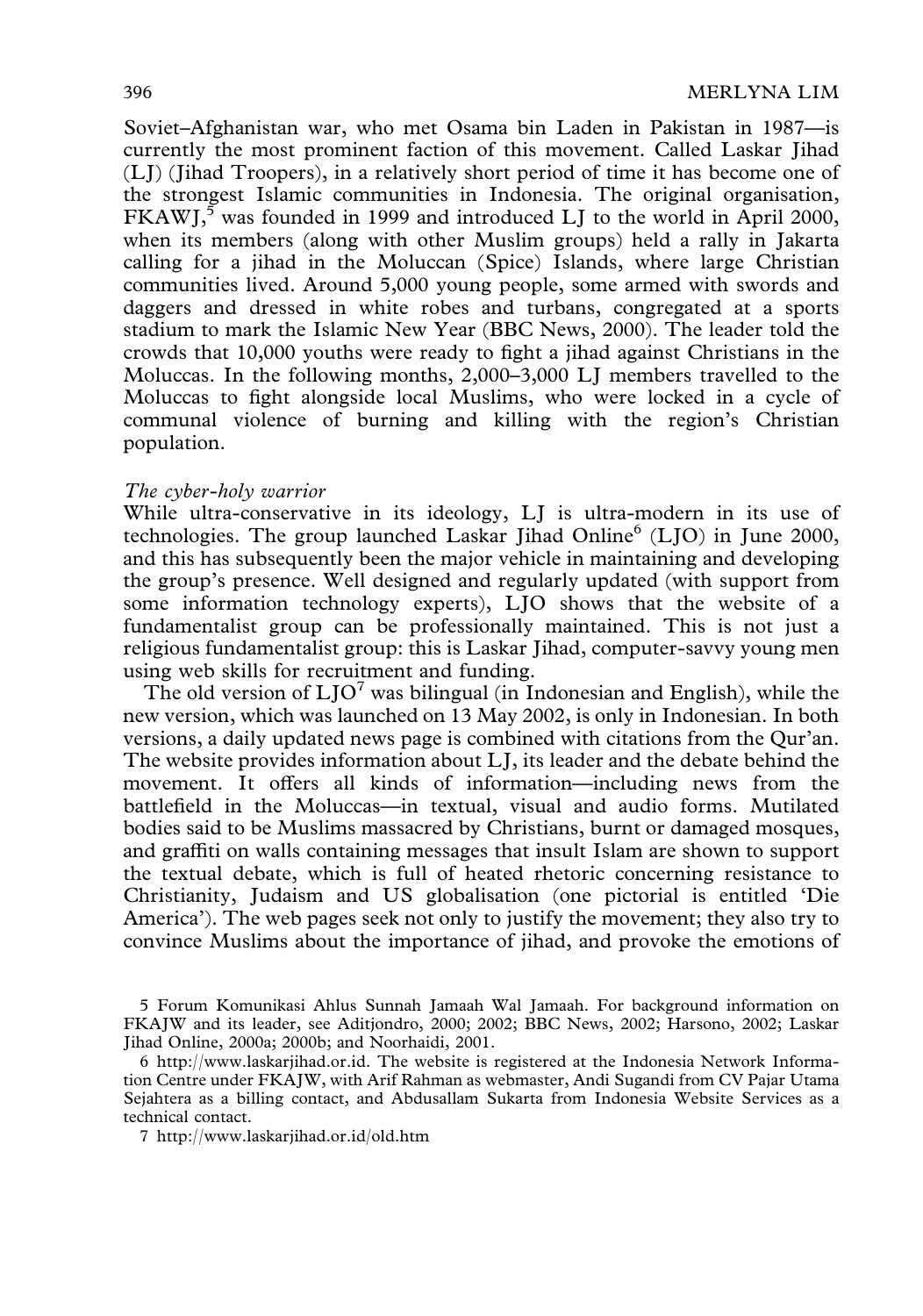readers through images and sounds. Real audio files are included. Most contain the speeches of LJ and other radical leaders.

Beyond the website, the group has more than  $1,400$  members<sup>8</sup> on its internet mailing list, which keeps the troopers—who are scattered in 53 local agencies all over Indonesia—updated with its latest news.9 Thus LJ has been marrying communal resistance based on religiosity with the postmodern weapon of information technology. This is exemplified by the LJ webmaster—medical student by day, cyberspace holy warrior by night—who writes in a mission statement that its intention is 'to show the software site of jihad, a holy war' (Ebiz Asia, 2001).

As a social movement, LJ does not stop in cyberspace. More advanced than the student movements, which traditionally spread their information by photocopying or faxing, the printed information from LJ is of a professional standard. It produces a printed newspaper, Tabloid Laskar Jihad, which is sold for 2,500 rupiah through more than 60 agencies all over Indonesia. The news from LJO is also spread to many Islamic communities, especially to some madrassas (Islamic boarding schools) that are funded by Jafar Umar (the leader of LJ). The printed versions of LJO news are placed on the schools' announcement boards. Reading and talking about this kind of news raises certain feelings in the youngsters' hearts. Most of them see the leader of LJ as a hero, making them want to join him in the holy war. These madrassas are major sources of LJ's warriors.

LJ also receives support from more traditional media. Some newspapers have obvious sympathy for LJ, while others try to be neutral. Much of the content of newspapers is actually drawn from the LJO, even though most journalists do not mention the source. Thus the information about LJ that is passed to newspaper readers is based on LJ's perspective.

By holding rallies all over the country, LJ has persuaded thousands of students and young people to become troopers (as well as raising billions of rupiah). There are thousands of young men who collect donations at traffic lights. LJ members are professionally trained fighters; they have real weapons and fight real battles; and they have gained power and even tacit legitimisation from state and society. This legitimisation was readily shown in its first national congress, held in May 2002. It was opened by Indonesia's vice-president, Hamzah Haz, and boasted many public figures as speakers.<sup>10</sup> LJ is a success story in terms of creating resistance identities, making use of cyber-civic space, and forming communes of resistance within the broader civil society of

<sup>8</sup> As of October 2001, there were 1,419 members of this mailing list.

<sup>9</sup> This mailing list—laskarjihad@yahoogroups.com—(founded on 17 May 2000 and halted on 4 October 2001) was not meant to provide a space for dialogue. It was a one-directional newsletter that provided news from the battlefield.

<sup>10</sup> This congress was closed by the chairman of the national assembly, Amien Rais, and speakers included Adi Sasono from the ICMI (Association of Indonesian Intellectual Muslims), Tommy Tamtono (the editorial director of the Republika newspaper) and Said Agil Al Munawar (the Minister of Religion).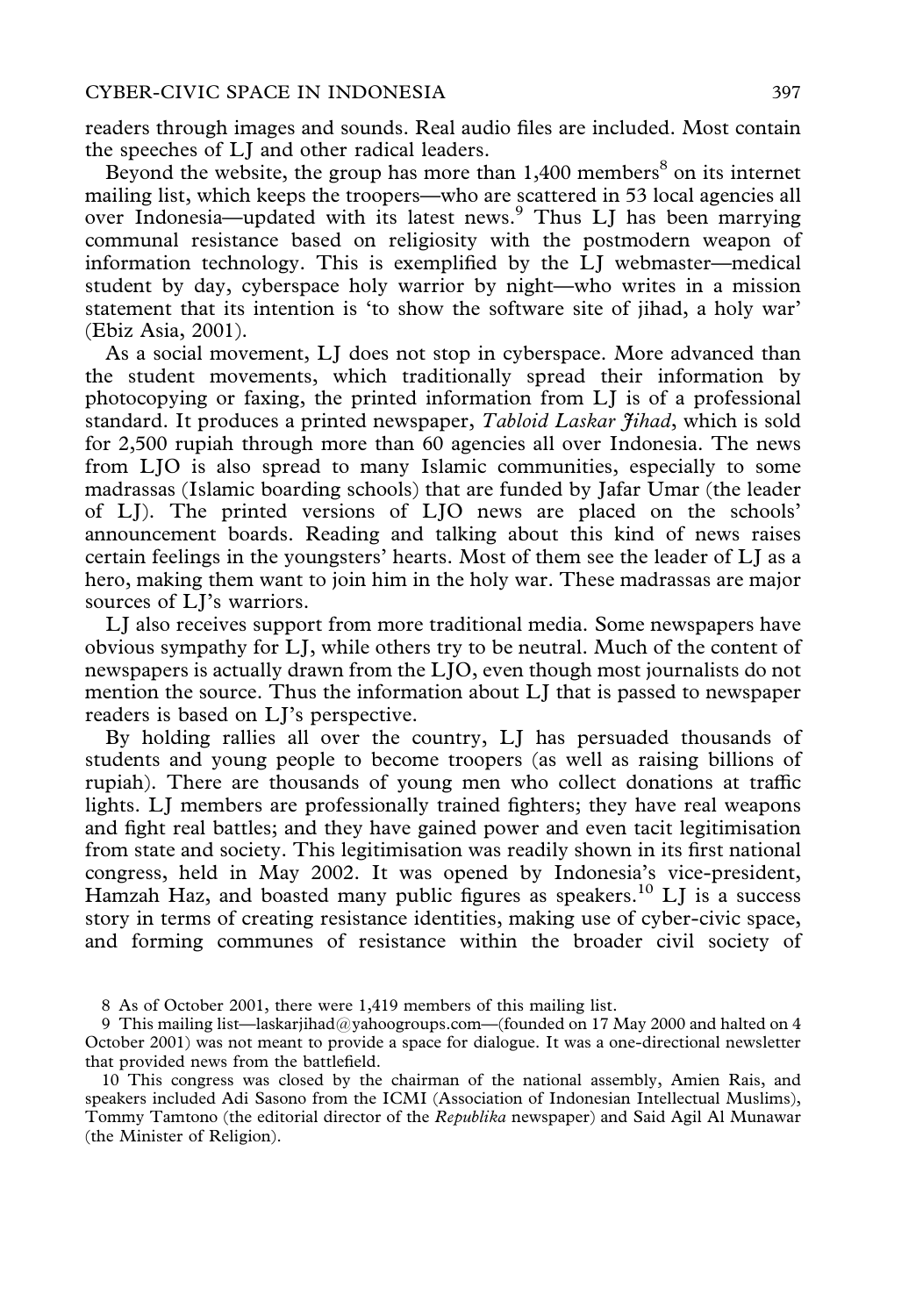Indonesia. While the members of LJ are still in the minority, they have gained much support. Many people want to believe in LJ and feel sympathy towards it. Whether it continues to exist or not is crucial to the future of Indonesia. While it is only a small group, it is a commune of resistance that relies mainly on violence, and thus is an Achilles heel in the process of democratisation in Indonesia. As suggested by Castells, these kinds of communal resistance emerge as negations of civil societies and can lead to the end of nation-states (1997, 66–67).

## Conclusion: from panopticon to communes?

The network society, with its potentially open informational space, can invigorate local tendencies towards more inclusive and democratic societies throughout the world, including Indonesia. The manner in which the internet can act as a civic space—a cyber-civic space—in which civil society can rise up to engage the state or other powerful entities is one of the most important questions of our times. At certain moments in history, civil society finds a way to challenge the bounds imposed by the state by appropriating spaces, claiming autonomy and pursuing its agenda through insurgent action. The long struggle of creating resistance identities in Indonesia, which in the past had failed and failed again, has now been facilitated by the creation of autonomous cyberspaces that have assisted the rise of civil society. The fragments of a civil society movement could finally turn resistance into a society-wide project. The watershed was reached in May 1998, when social protests successfully removed Suharto. At that moment, people in the emergent civil society who had been longing for democracy could believe that democracy in Indonesia was at last beginning.

However, the reformed state, which on the surface looks more democratic, is now floundering through an extended period of legitimisation crisis, and has been unable to find a way to rise above the communal projects manifested in divisive party politics. It has become too weak and powerless, while resistance identities that can find no accommodation with other factions of society keep multiplying. Helped by the internet, local resistance is hooked up to global networks of resistance, making local collective identities of resistance stronger and stronger. When the state is not able to be a vehicle for social, political and economic justice and security, the populace tends to rally around leaders who offer provocative symbols and easy political solutions, such as a regression into the mythological history of jihad. Cyber-civic spaces become spaces for resistance identities to be divided into communes. In such a context, the internet is not a tool of democracy, but instead threatens civil society, which is the basis of democratic life. In the case of LJ, an informational network is generating a collective identity of Islamic fundamentalism in a commune of resistance that flows from the frustration, anger and hatred that people feel for the state.

The Indonesian experience clearly shows that the internet can be a cyber-civic space where people can mingle without state intervention. Under Suharto, the state's system of control and surveillance constricted such activity in all other potential civic spaces, so political activation through the internet became vital to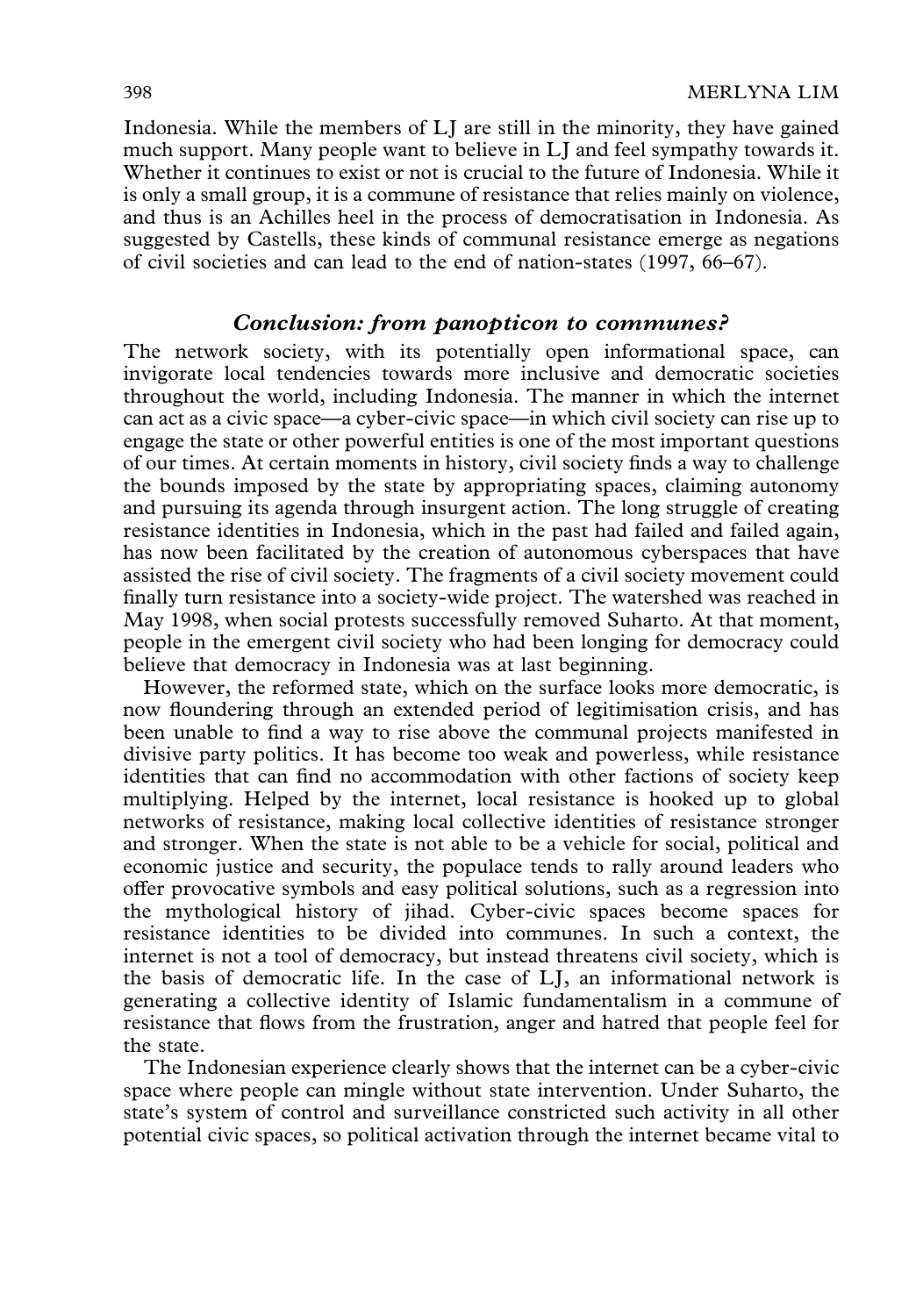political reform. Yet, in the post-Suharto era, it is not clear whether civil society will flower in the liberated cyberspaces of the internet, or will instead succumb to communal resistance and the disintegration of civil society itself. If the latter situation comes to pass, Indonesia is likely to experience a severely weakened state and a fragmented society, risking perpetual instability. In such a situation, some segments of society might even reinvent the Suharto era as halcyon days of national coherence and prosperity, forgetting the daily suppression of civil society. If, on the other hand, a vibrant civil society with a stable government under the rule of law emerges to overcome communal resistances, Indonesia will be able to chart its own destiny in a global age. In the final analysis, the paramount question concerns how to retain the integrity of Indonesian society in a way that allows for the continuity of the nation-state. Civil society must be an active force in the formation of political communities that can work collectively to resolve rather than foment social divides.

#### REFERENCES

ADITJONDRO, G. J. (2000), 'Notes on jihad forces in Maluku', http://www.angelfire. com/rock/hotburrito/laskar/aditjondro500.html (checked July 2002).

ADITJONDRO, G. J. (2002), 'Al-Qaeda, atau Permainan Tentara? Kepentingan Militer di Balik 'Konflik Antar Agama' di Poso, Sulawesi Tengah', http://www.geocities.com/ kariu67/gja110402.htm (checked July 2002).

BBC NEWS (2000), 'Muslims threaten jihad in Indonesia', http://news.bbc.co.uk/1/hi/ world/asia-pacific/703749.stm (checked July 2002).

BBC NEWS (2002), 'Who are the Laskar Jihad?', http://news.bbc.co.uk/1/hi/world/asiapacific/770263.stm (checked July 2002).

BENTHAM, J. (1843), 'Panopticon; or, the inspection-house; containing the idea of a new principle of construction applicable to any sort of establishment, in which persons of any description are to be kept under inspection; and in particular to penitentiary-houses, prisons, poor-houses, lazarettos, houses of industry, manufactories, hospitals, workhouses, mad-houses, and schools: with a plan of management adapted to the principle: in a series of letters, written in the year 1787, from Creche in White Russia, to a friend in England' in J. Bouwring (ed.), The Works of Jeremy Bentham (Volume IV), Edinburgh, William Tait.

CASTELLS, M. (1997), The Power of Identity: The Information Age—Economy, Society, and Culture, Oxford, Blackwell.

DERRIDA, J. (1974), Of Grammatology, Baltimore, Johns Hopkins University Press.

DE TOCQUEVILLE, A. (1969), Democracy in America (edited by J. P. Mayer), Garden City, Doubleday.

DOUGLASS, M. and FRIEDMANN, J. (1998), Cities for Citizens: Planning and the Rise of Civil Society in a Global Age, London, John Wiley.

DOUGLASS, M., HO, K. C. and OOI, G. L. (2002), 'Civic spaces, globalisation and Pacific Asian cities', this volume.

EBIZ ASIA (2001), 'Life in the days after the September 11 terrorist strikes', transcript of interviews aired on 6 October, on Ebiz Asia, a weekly TV show broadcast by CNN International.

FOUCAULT, M. (1979), Discipline and Punish: The Birth of the Prison, New York, Vintage Books.

FRIEDMANN, J. (1998), 'The new political economy of planning: the rise of civil society in M. Douglass and J. Friedmann (eds), Cities for Citizens: Planning and the Rise of Civil Society in a Global Age, London, John Wiley, 1938.

GRAHAM, S. (2000), 'Constructing premium network spaces: reflections on infrastructure network and contemporary urban development', International Journal of Urban and Regional Research, 24, 183–200.

GRAMSCI, A. (1971), Selections from the Prison Notebooks, London, Lawrence and Wishart.

HARSONO, A. (2002), 'Profile: Jafar Umar